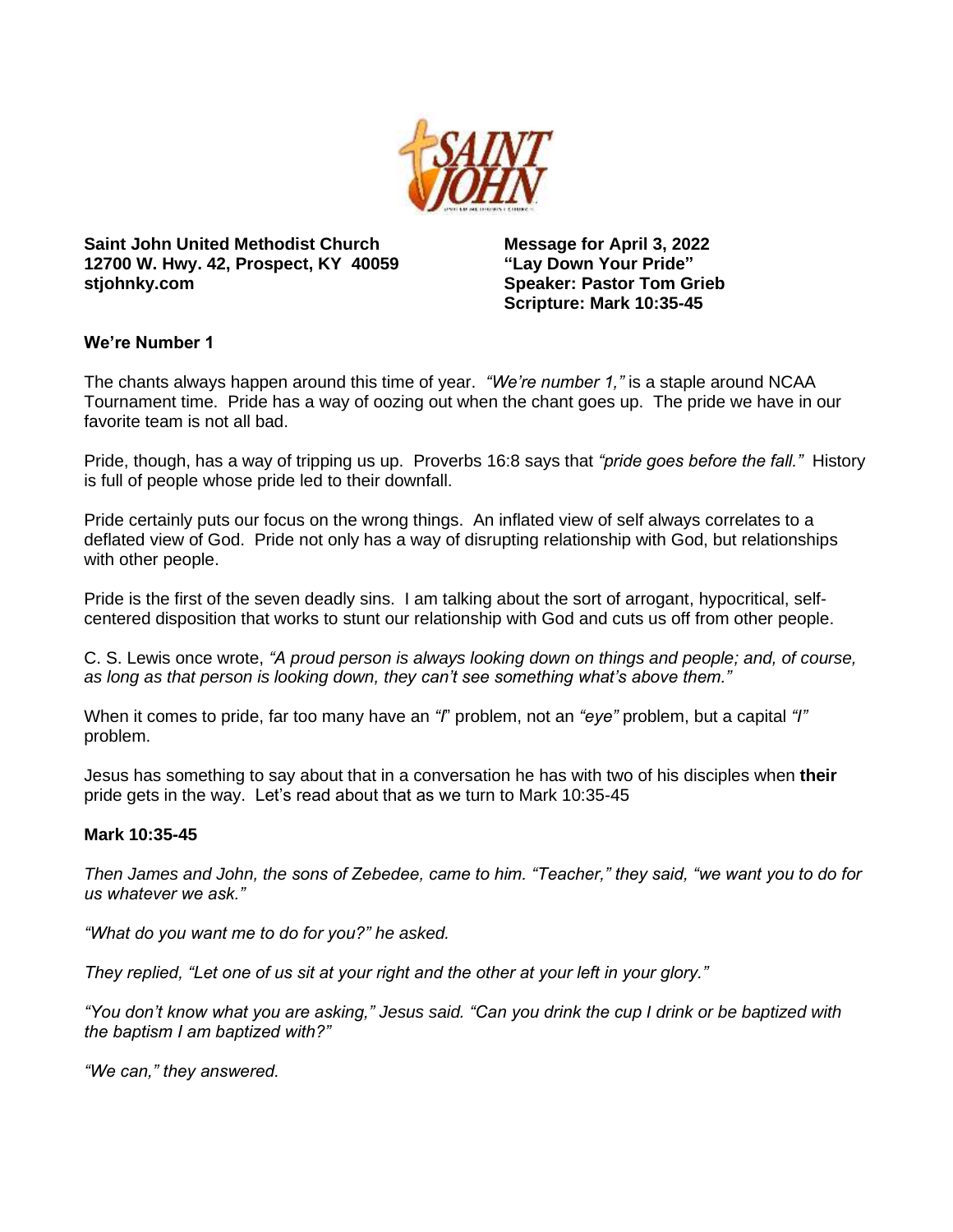*Jesus said to them, "You will drink the cup I drink and be baptized with the baptism I am baptized with, but to sit at my right or left is not for me to grant. These places belong to those for whom they have been prepared."*

*When the ten heard about this, they became indignant with James and John. Jesus called them together and said, "You know that those who are regarded as rulers of the Gentiles lord it over them, and their high officials exercise authority over them. Not so with you. Instead, whoever wants to become great among you must be your servant, and whoever wants to be first must be slave of all. For even the Son of Man did not come to be served, but to serve, and to give his life as a ransom for many."*

## **An Age of Self-Interest**

As we all know, this is an age where self-interest trumps everything else. You see it in politics and business: sports and entertainment. Self-interest is very much at play with what's going on in the Ukraine. Putin's own pride is front and center. Self-interest was at least a part of the Will Smith/Chris Rock incident this past week.

People everywhere are seeking their own interests, even at the expense of others. Regrettably, far too many relationships are built upon self-interest and because of that those relationships suffer.

# **Seeking Acclaim**

I like the story told about the fifth grader who came home from school so excited. She had been voted *"prettiest girl in the class."* The next day she was even more excited when she came home and told her mom that she had been voted *"most likely to succeed."* The next day she came home and shared that she had been voted *"the most popular."*

The following day she came home extremely upset. Her mother asked, *"What happened, did you lose this time?"*

*"Oh no, I won, alright. Today, I was voted, 'most stuck up.'"*

It's just in us to seek acclaim. Let's see how that plays out for a couple of Christ's disciples.

## **A Kingdom of Humility and Service**

Our scripture for today shares the story about two in Christ's inner circle who let their pride and selfinterest get the best of them. James and John were known as the *"Sons of Thunder."* They felt like they were entitled to whatever they wanted.

They were fishermen by trade, but theirs, unlike Peter and Andrew's, was a big operation. They were *"the Sons of Zebedee,"* after all. Momma Zebedee didn't help matters much. She was all about promoting her sons.

In following Christ, James and John knew they had hitched their wagon to something big and wanted to make sure they were at the center of things. So, it shouldn't surprise us that they asked Jesus to offer them a place of honor once his Kingdom was established.

*"Let one of us sit at your right and the other at your left in your glory."* (Mark 10:37)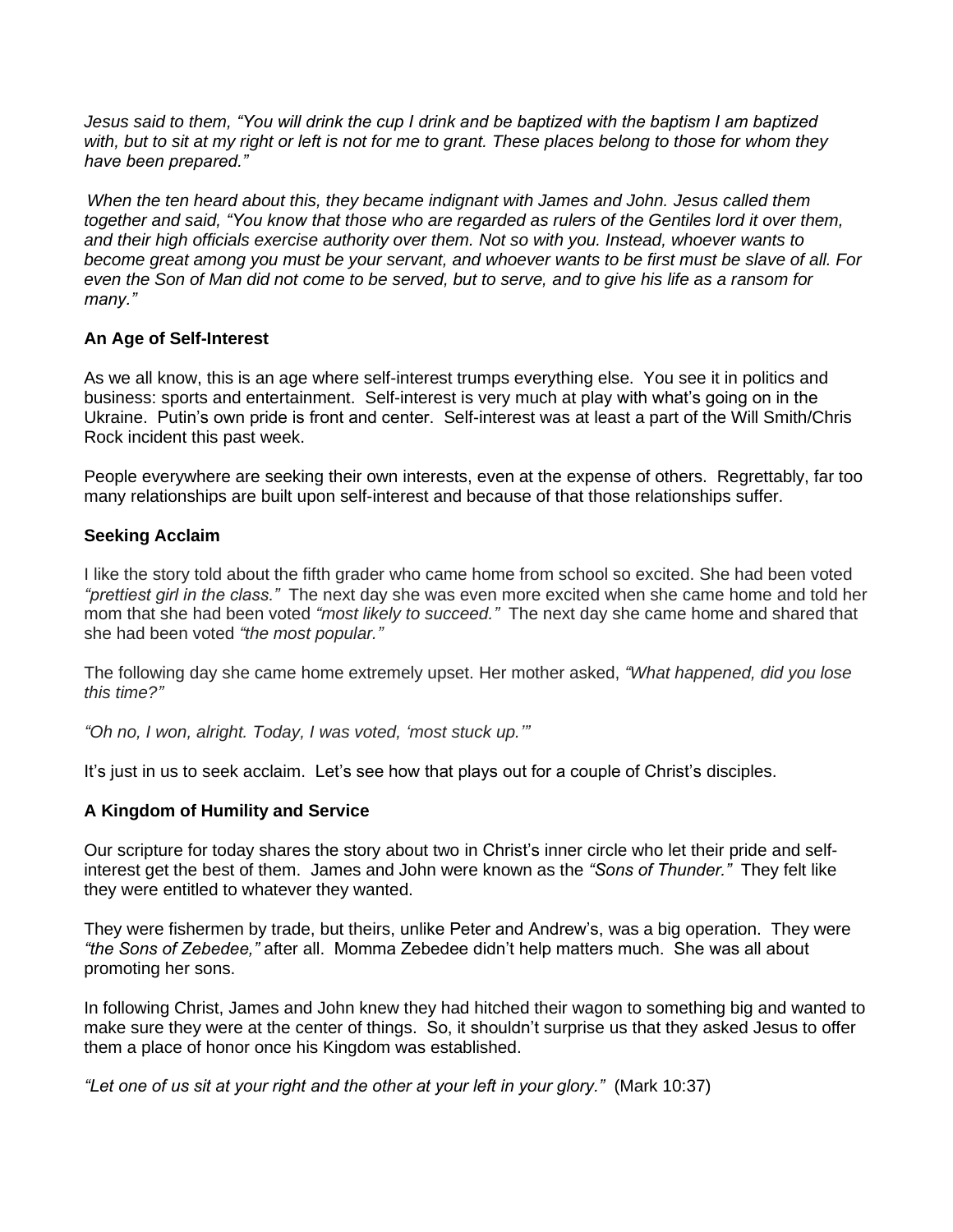Regrettably, James and John had misunderstood the type of Kingdom Jesus had come to establish. His was not a kingdom characterized by pride and prestige, but humility and service.

# **Laying Down One's Prideful Ways**

Laying down one's prideful ways was a consistent theme for Jesus. In Matthew 23:6, Jesus chided the Scribes and Pharisees because they *"loved places of honor at banquets and the best seats in the synagogue."* (Matthew 23:6) They were all about being noticed.

In Luke 14:7ff., Jesus chides those who seek those places of honor. *"When you are invited by someone to a wedding banquet,"* he says, *"do not sit down at the place of honor,"* because someone more distinguished might show up and that person will offered your seat.

*"Instead,"* says Jesus, *"go and sit down at the lowest place, so that when your host comes, he may say to you, 'Friend, move up higher.' Then you will be honored in the presence of all who sit at the table with you."*

Christ speaks great truth here. "*For all who exalt themselves will be humbled, and those who humble themselves will be exalted."* (Luke 14:11)

Humility is the way of Christ's Kingdom, not pride.

## *What Do You Want Me to Do for You?*

James and John were unashamed in asking Jesus to do for them whatever they requested. It's interesting that he responded by asking, *"What do you want me to do for you?"*

That's an important question he asks us as well. *"What do you want me to do for you?"* gives us pause to sift through our own pride and selfishness to get to the sort of requests we need to be making. In our prayers we'd do well to fashion our requests with God's will in mind.

## **A Wonderful Teaching Moment**

Jesus used James' and John's request as a wonderful teaching moment, not only for James and John, but for the rest of the disciples. It is also very instructive for us.

Jesus knew that James and John didn't have a clue what they were asking for. He knew that drinking from the cup he was about to drink or being baptized into what he was about to go through was the furthest thing from their minds.

He also knew that the prideful, jealous indignation of the rest of the disciples wasn't where they needed to be either. So, Jesus taught them and teaches us that *"whoever wants to become great must be a servant, and whoever wants to be first must be slave of all."*

Jesus teaches that our prideful, self-seeking ways ultimately get us nowhere. Christ's way is simply different, and he leads the way. Is anybody surprised?

*"For even the Son of Man did not come to be served, but to serve, and to give his life as a ransom for many."* (Mark 10:45)